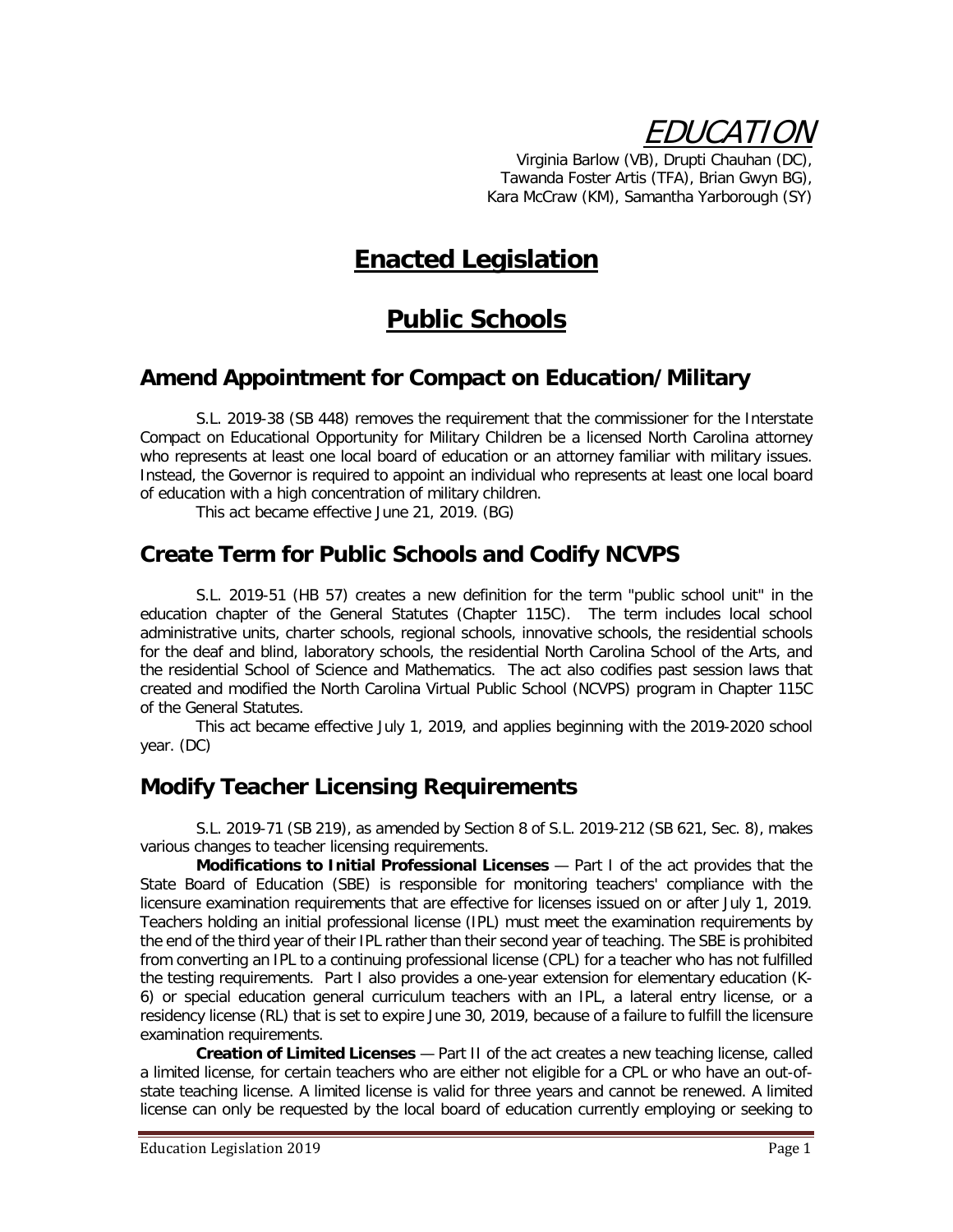employ the teacher, and is only valid in that local school administrative unit. All of the following are required for the SBE to issue a limited license:

- $\triangleright$  For in-state licensees:
	- The teacher was issued an IPL or RL but failed to meet the exam requirements after three years of IPL or RL licensure.
	- The employing local board of education submitted to the SBE an affidavit signed by the teacher's principal and superintendent attesting that the individual is an effective teacher and will be encouraged to continue to pursue a CPL.
- > For out-of-state licensees:
	- The teacher holds current teacher licensure in another state that is in good standing.
	- The local board of education submits to the SBE an affidavit signed by the superintendent for the local school administrative unit stating that the local board seeks to employ the teacher, that the teacher has been employed as a licensed teacher in another state for at least three years, and that the teacher will be encouraged to pursue an IPL or CPL, as appropriate for that teacher.

**Pay for Newly Employed Teachers with Experience** – Part III of the act authorizes local boards of education to determine the experience credit for newly employed teachers for the first year of employment, which determines how much that teacher will be paid with State-allotted funds. The local board of education and the teacher will not be responsible for the repayment of any overpayment of State funds if the experience credit determination was done in good faith and in accordance with SBE guidelines. However, the local board of education will be responsible if it did not use due diligence to verify the prior work experience. After the first year of employment, the SBE will determine the appropriate experience credit and thereby determine the teacher's placement on the State salary schedule, regardless of the pay that the teacher received during the first year.

**Modifications to Lifetime Teaching Licenses** — Part IV of the act reduces the service requirement for a lifetime license from 50 years to 30 years and makes a conforming change to eliminate the category of retirement licenses. An individual qualifies for the lifetime license when that person holds a current North Carolina teaching license and has 30 or more years of creditable service in the retirement system.

**Emergency Rule-Making Authority** - Part V of the act authorizes the SBE to adopt emergency rules to implement the requirements of the act in accordance with its timeline.

This act became effective July 1, 2019, and, except as otherwise provided, applies beginning July 19, 2019. (DC)

## **Teacher Contract Changes**

S.L. 2019-82, Sec. 1 (HB 924, Sec. 1) clarifies how much time a teacher must have already worked for a local board of education to be eligible for an extended employment contract, including defining a year of employment as no less than 120 workdays as a teacher in a full-time permanent position. The act allows local boards of education to adopt a policy to require consecutive years of employment before offering longer contracts, subject to certain limitations.

This section of the act became effective July 8, 2019, and applies to contracts executed on or after that date. (KM)

### **Economic and Personal Finance Graduation Requirement**

S.L. 2019-82, Secs. 2-6 (HB 924, Secs. 2-6), require a new course in economics and personal finance (EPF) as a graduation requirement for students, as well as professional development for teachers of that course. It also clarifies requirements for the existing high school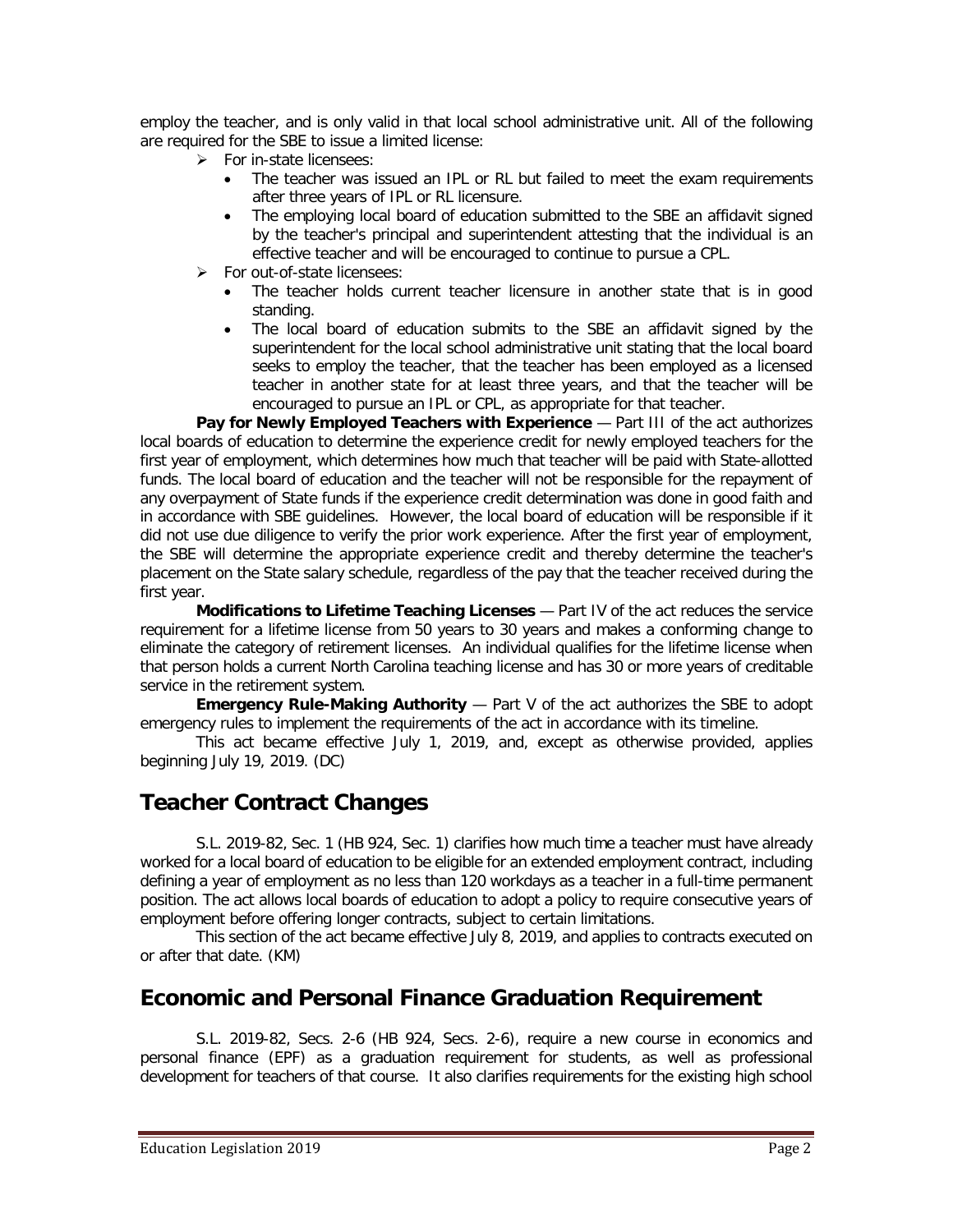civics course, and directs the State Board of Education to revise the standards for the social studies standard course of study.

These sections of the act became effective June 28, 2019. The completion of the EPF course for graduation applies beginning with students entering the ninth grade in the 2020-2021 school year and changes to the high school civics course apply beginning with students entering ninth grade in the 2021-2022 school year. (KM)

## **Rehire High-Need Teachers**

S.L. 2019-110 (SB 399), as amended by S.L. 2019-212, Sec. 7(a) (SB 621, Sec. 7(a)), allows certain retired teachers to return to work in certain high-need schools and still receive their full retirement benefits. In order to qualify, a high-need retired teacher is required to meet the following:

- $\blacktriangleright$  Have retired on or before February 1, 2019, after attaining one of the following:
	- The age of 65 with 5 years of creditable service.
	- The age of 60 with 25 years of creditable service.<br>• 30 years of creditable service.
	- 30 years of creditable service.
- $\triangleright$  Be reemployed by a local board of education to provide classroom instruction as a teacher, as defined by G.S. 135-1(25), employed on an annual contract to provide classroom instruction exclusively at a high need school or schools.

**High-Need School**: A high-need school is defined as a school that, at any point on or after July 1, 2017, (i) is a Title I school as defined by federal law or (ii) receives an overall school performance grade of D or F, as calculated by the State Board of Education.

**Salary During Reemployment**: High-need retired teachers are paid on the 1st step of the teacher salary schedule. If the high-need retired teacher was reemployed in a STEM (science, technology, engineering, and math) or special education licensure area, the high-need retired teacher will be paid on the 6th step of the salary schedule. High-need retired teachers cannot receive any State salary supplements or bonuses and cannot move to higher salary steps on the salary schedule.

**Local Salary Supplement**: High-need retired teachers will receive any local salary supplements that are given to other employees of the local board of education.

**Term of Contract**: The contract between a local board of education and a high-need retired teacher cannot be for more than one school year.

**Licensure Areas**: The Superintendent of Public Instruction will identify and provide to local school administrative units (LEAs) a list of STEM and special education licensure areas that qualify for reemployment. The LEAs will make this information available to high-need retired teachers. The Department of Public Instruction will certify to the Teachers' and State Employees' Retirement System (TSERS) that a retiree is employed to provide classroom instruction as a high-need retired teacher.

**Private Letter Ruling:** The State Treasurer will be required to seek a private letter ruling from the Internal Revenue Service regarding the provisions of this act. If the Internal Revenue Service determines that allowing retired teachers to return to work in certain high-need schools while receiving their retirement benefits would jeopardize the status of the TSERS under the Internal Revenue Code, then this act will be repealed 30 days from receipt of that determination by the State Treasurer. The State Treasurer will then notify all LEAs of the repeal and publicly notice the information on the website for the Department of State Treasurer. LEAs will then be required to notify all high-need retired teachers who are employed of the repeal. Any beneficiary employed to teach by a LEA as a high-need retired teacher is not eligible to elect into a position that would lead him or her to be eligible to accrue any additional benefits under TSERS.

This act became effective July 1, 2019, and expires June 30, 2021. (TFA)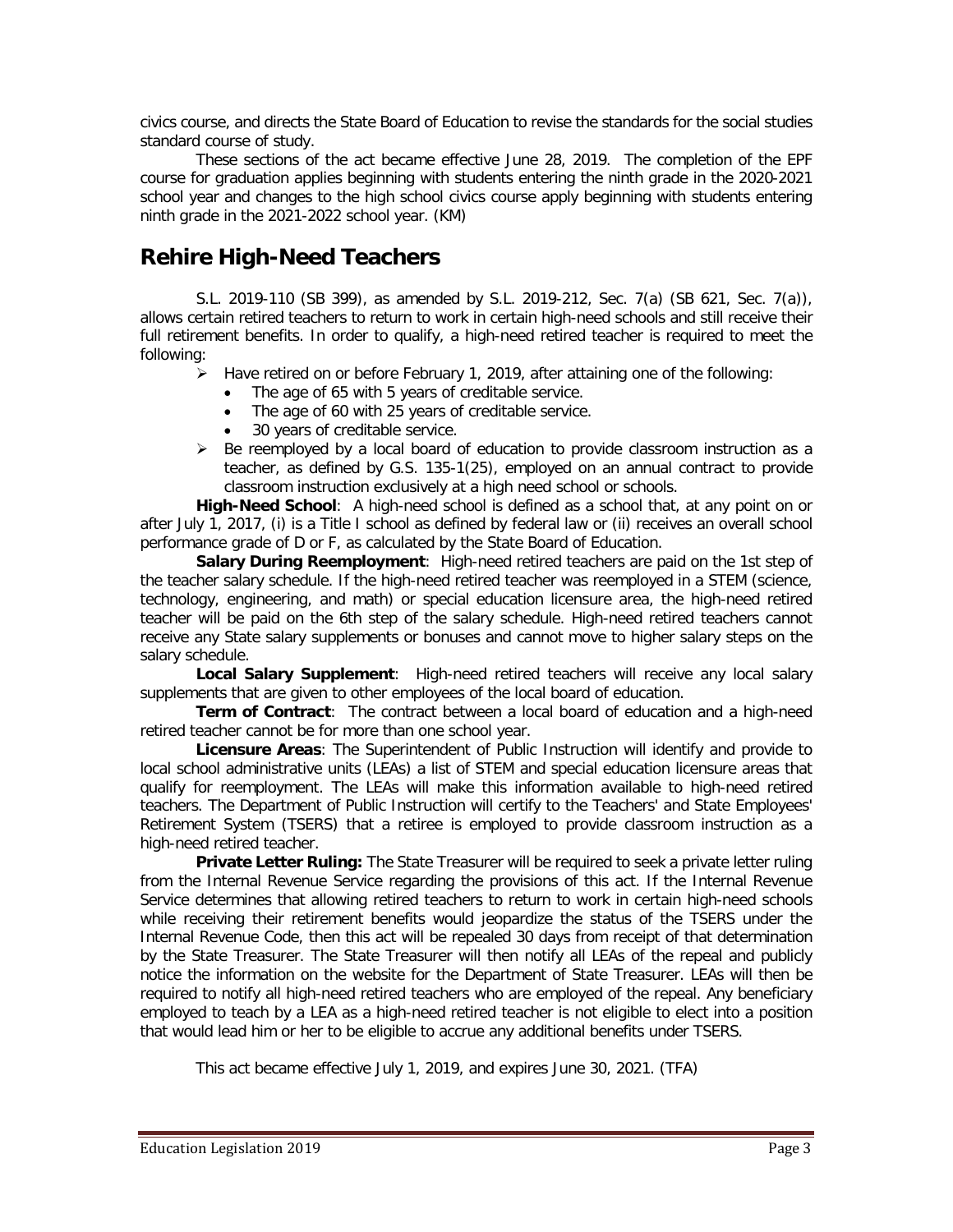### **Modify Advanced Math Course Enrollment**

S.L. 2019-120 (SB 500) clarifies requirements for advanced math course enrollment. For students in 3rd – 5th grades, local boards of education are required to offer advanced learning opportunities, when practicable, rather than advanced courses. When advanced learning opportunities are offered, students scoring at the highest level on the math end-of-grade test (EOG) must be provided advanced learning opportunities for the next year. Parents must be adequately informed that the student's advanced learning opportunity or advanced course placement was due to the student's achievement on the prior year's math course test before consenting to the student's removal from the placement.

For the 2019-2020 school year only, this act exempts certain schools from the requirement that 7th grade students who score at the highest level be enrolled in a high school math course in 8th grade. Each local board of education with exempted schools must develop an implementation plan and submit it to the Superintendent of Public Instruction by January 15, 2020. The plan must include at least the following:

- $\triangleright$  An explanation of staffing for 8th grade Math I courses that addresses any anticipated shortages and any expected coordination between schools or with community colleges. If the local board of education continues to find it is not practicable to offer Math I in 8th grade, the plan must include a detailed rationale for that determination.
- $\triangleright$  The estimated increase in students enrolled in 8th grade Math I courses for the 2020-2021 school year, based on student performance over the past three years.

The Superintendent of Public Instruction must compile the plans submitted by the local boards of education into a summary report. This report and any other recommended changes must be submitted to the Joint Legislative Education Oversight Committee (JLEOC) by March 15, 2020.

The act expressly authorizes local boards of education to provide supplemental content enrichment to students enrolled in a high school level math course, if needed. Further, schools that are exempted from the 8th grade math placement requirement in 2019-2020 can still offer high school math in 8th grade if they choose.

The Department of Public Instruction (DPI), beginning December 15, 2020, must submit an annual report to the JLEOC on the number and demographics of students eligible for advanced math courses, and the number and demographics of eligible students who were not placed in the advanced math courses. The report must also include information on the type and format of advanced math courses provided, and feedback on implementation. Additionally, DPI must provide guidance to local boards of education on how to best develop programming and courses to ensure all impacted students receive rigorous, academically appropriate instruction in math.

This act became effective July 11, 2019, and applies beginning with the 2019-2020 school year. (BG)

## **Modify School Quality/Student Success Indicator**

S.L. 2019-142, Secs. 1-4 (HB 411, Secs. 1-4), combine career and college readiness indicators for both school performance grades required under State law as well as for federal reporting purposes under the Every Student Succeeds Act and require the State Board of Education to include additional career and college readiness information on annual school report cards.

This act became effective July 19, 2019. Secs. 1-4 apply to measures based on data from the 2018-2019 school year and each school year thereafter. (KM)

## **PED Oversight/EPP Changes**

S.L. 2019-149 (HB 107) makes various changes to statutes governing Educator Preparation Programs (EPPs). The act removes the performance standard related to the quality of students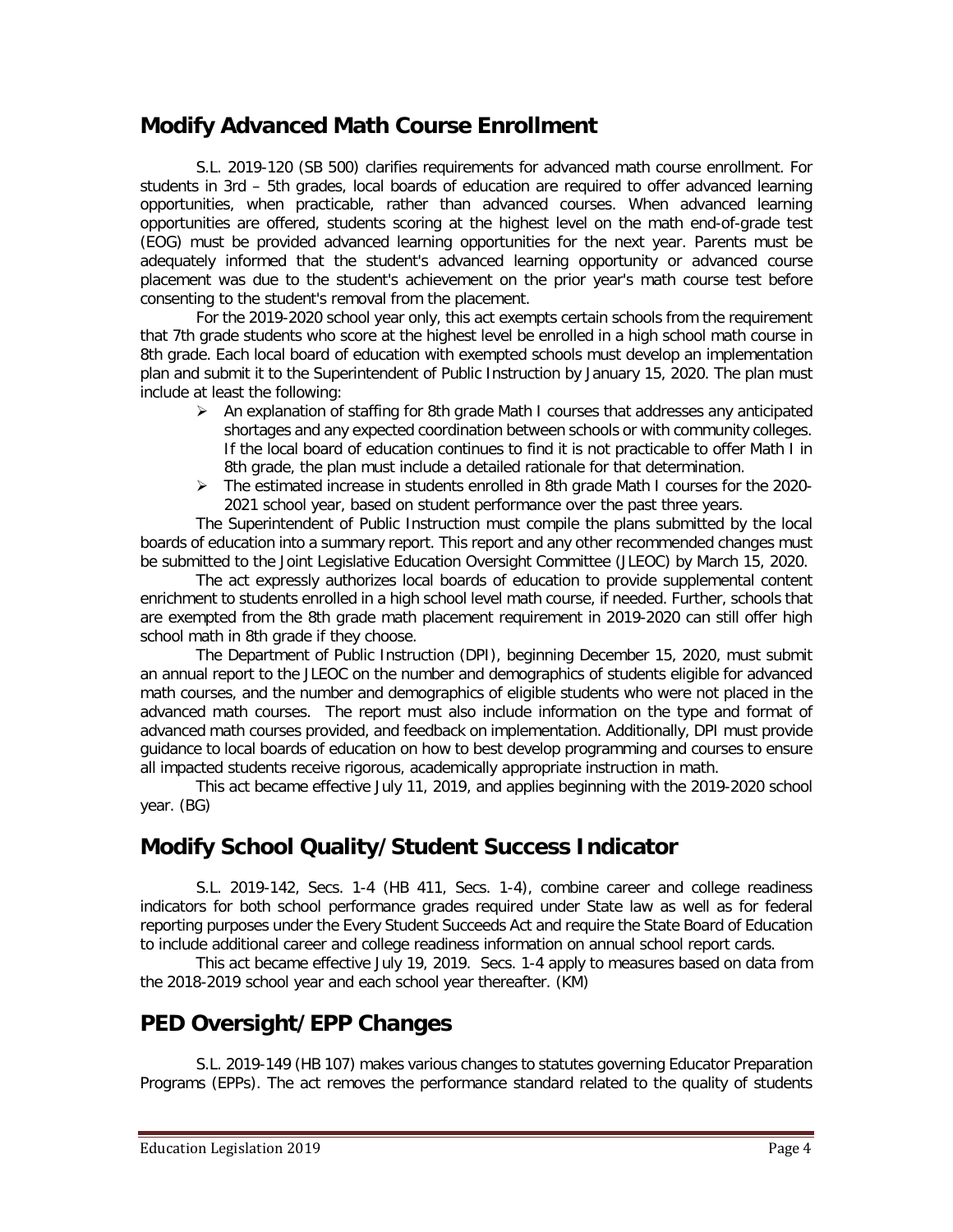entering the EPP and makes various changes to the annual performance report, including adding the quality of students entering the EPP as part of the report.

The act requires that an EPP be sanctioned if it fails to meet performance standards for any one sex, race, or ethnicity demographic group over a multi-year period. The SBE is directed to adopt a rule to establish a small group exception for circumstances when individually identifiable data could be revealed due to the low number of students in certain groups, and to report to the Joint Legislative Education Oversight Committee (JLEOC) on the adopted rule. The rule will be applied beginning with the annual report based on data collected from the 2018-2019 academic year.

The act also directs the SBE to consider certain information and specific factors in developing a formulaic, performance-based weighted model and to report on this model by February 15, 2020, to the JLEOC. The SBE, in consultation with the Professional Educator Preparation and Standards Commission, is also required to study the inclusion of the two-year retention rate for individuals who completed the EPP and became initially licensed and employed in a North Carolina public school as a performance measure for EPPs. The act also requires the SBE to submit a report on this study to the JLEOC by February 15, 2020. The SBE is not allowed to implement the weighted model or the two-year retention rate as a performance measure without express authorization from the General Assembly.

This act became effective July 22, 2019. (SY)

#### **Various Education Law Changes**

S.L. 2019-165, Parts IV-VII (SB 343, Parts IV-VII) make various changes to education laws. **Report on School Start and End Dates** — Part IV of the act requires local boards of education to report annually by April 1 to the Superintendent of Public Instruction and the State Board of Education (SBE) on the start and end dates of the instructional calendar for students. In this report, local boards of education must identify the statutory exception that authorizes an earlier start date for all schools that begin earlier than the Monday closest to August 26. The SBE must then report this information to the Joint Legislative Education Oversight Committee (JLEOC) by June 15 of each year. Local boards of education must report the information for the 2019-2020 school year by August 1, 2019, and the SBE must report to JLEOC by September 1, 2019.

**Education Workforce Innovation Commission Membership** - Part V of the act allows the Secretary of Commerce, the Superintendent of Public Instruction, the Chair of the SBE, and the President of the North Carolina Community College System to have their designees as members of the Education Workforce Innovation Commission.

**Professional Educator Preparation and Standards Commission Appointments** — Part VI of the act changes the initial term for some of the members of the Professional Educator Preparation and Standards Commission from two years to three years in order to create a board with staggered terms. Once the initial terms expire, all new appointments will be for two-year terms.

**Exempt SBE Charter School Actions from the Office of Administrative Hearings**  — Part VII of the act exempts SBE actions related to disapproval, termination, renewal, or nonrenewal of charters for charter schools from the type of contested case that could be subject to the jurisdiction of the Office of Administrative Hearings.

These parts of the act became effective July 26, 2019. (DC)

### **Regional School Modifications**

S.L. 2019-184 (SB 301) creates a process for withdrawal of participating units from a regional school. Participating units can adopt and submit a withdrawal resolution to the regional board of directors. The resolution must include specific information, including a withdrawal plan and implementation timeline that ensures students from the participating unit currently enrolled in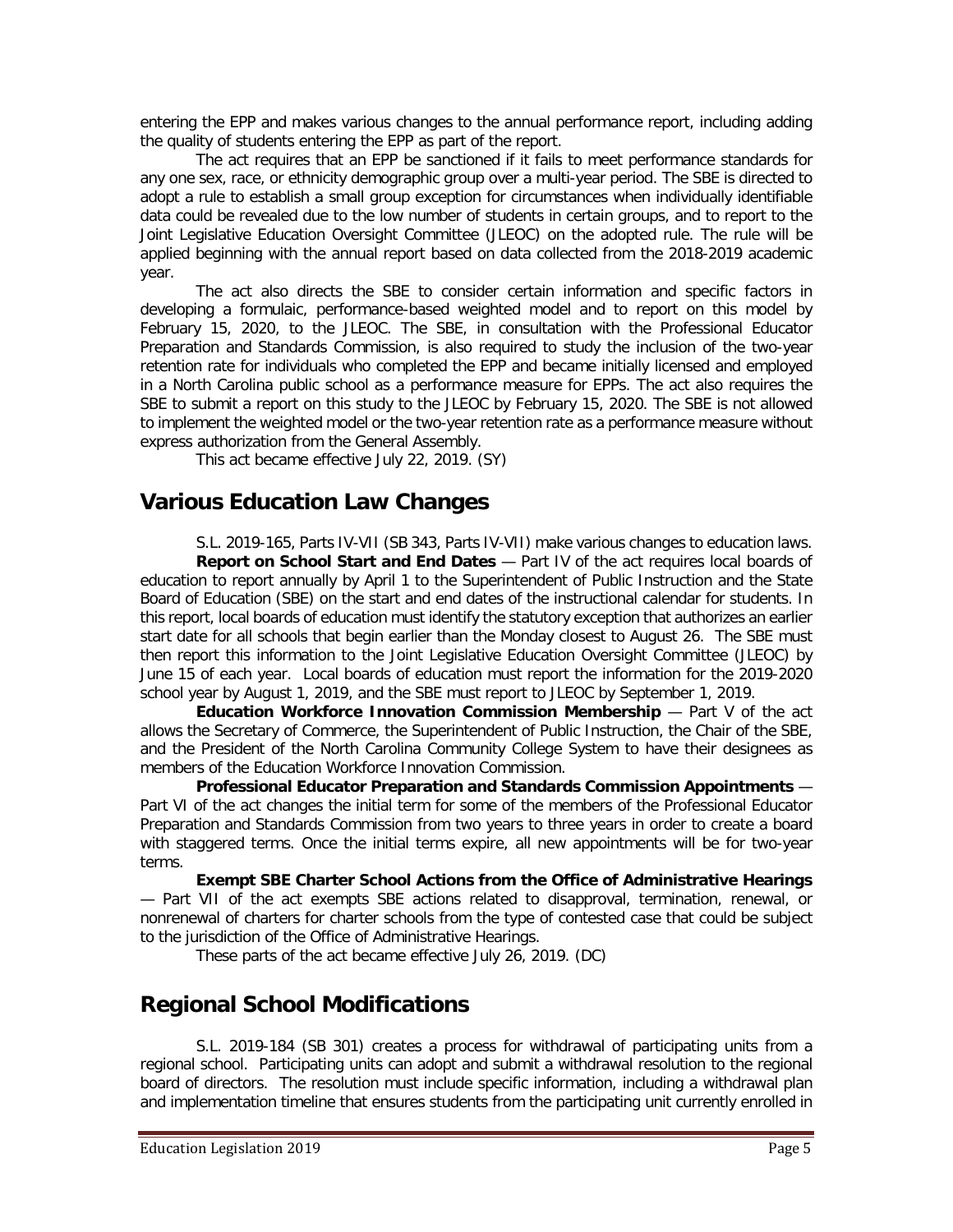the regional school can remain enrolled until graduation. The regional school board of directors must provide an opportunity for public comment, and then can conditionally approve the resolution with a two-thirds majority vote. If approved by the regional school board of directors, the resolution can be given final approval by the State Board of Education, following an opportunity for public comment.

This act became effective August 1, 2019. (KM)

### **9th/10th Grade/College Transfer Pathways**

S.L. 2019-185 (SB 366) expands the career and technical education (CTE) academic transition pathway currently available to high school freshmen and sophomores to include construction and business technologies courses. This act also expands the college transfer pathways to qualified freshmen and sophomores if the students participate in academic advising focused on the implications of being admitted to college early and receive parental consent to participate.

Additionally, the act makes changes to adjunct CTE instructor hiring and employment. The State Board of Education (SBE) is required to adopt minimum criteria for hiring CTE instructors that give more weight to experience and industry recognized licenses or credentials than to educational attainment. The SBE is also required to report on these criteria to the Joint Legislative Education Oversight Committee by April 15, 2020. This act also increases the amount of time that an adjunct instructor can work to 20 hours per week or no more than five full consecutive months of employment and clarifies that adjunct instructors are not eligible to earn paid leave, participate in the Teachers' and State Employees' Retirement System, or receive or purchase health benefits through the State Health Plan. For the 2019-2020 school year, an individual who does not have an associate or baccalaureate degree is deemed to meet the minimum criteria for employment as an adjunct instructor if the individual (i) clearly demonstrates working at least six of the last 10 years in the relevant skill or trade and (ii) possesses a recognized industry credential or an active professional license that is required for each subject area or course.

This act became effective August 1, 2019, and applies beginning with the 2019-2020 school year. (SY)

## **Excused Absences for Children of Certain Members of the Armed Forces**

S.L. 2019-201, Sec. 1 (SB 230, Sec. 1) adds a new category of absences that must be treated as excused. Students are allowed a minimum of two days per academic year for military leave when the following requirements are met:

- $\triangleright$  The student's parent or legal guardian is an active duty member of the uniformed services.
- $\triangleright$  The parent or legal guardian has been called to duty for, is on leave from, or immediately returned from deployment to a combat zone or combat support posting.
- $\triangleright$  The student is not identified by the local school administrative unit as at risk of academic failure because of unexcused absences.

The student's parent or legal guardian is required to give written notice of the request for military leave a reasonable time prior to the absence, and the student must be given the opportunity to make up tests or missed work due to the absence.

This section of the act became effective August 23, 2019, and applies beginning with the 2019-2020 school year. (BG)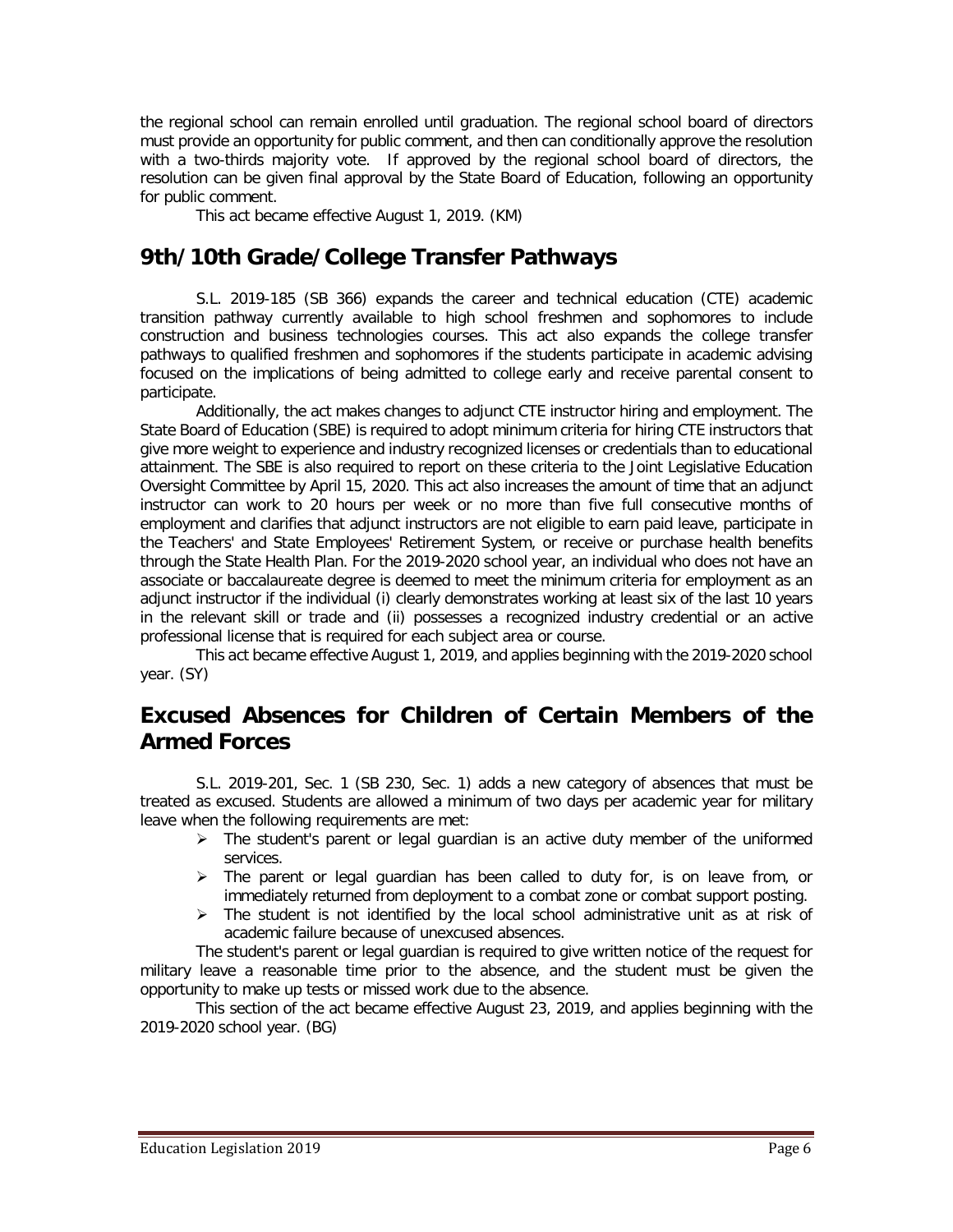## **Testing Reduction Act of 2019**

S.L. 2019-212, Parts I–IV (SB 621, Parts I–IV) reduce student testing requirements and make changes related to graduation projects.

**Eliminate NC Final Exams** — Part I of the act eliminates the North Carolina Final Exams (NCFEs) beginning with the 2020-2021 school year. By March 15, 2020, the State Board of Education (SBE) and the Department of Public Instruction (DPI) are required to submit to the Joint Legislative Education Oversight Committee (JLEOC) a plan on how to use other means to accomplish the purposes for which data is collected by the NCFEs.

**NC Personalized Assessment Pilot Report** — Part II of the act sets forth the General Assembly's intent that the State move toward a through-grade assessment model for all Statemandated assessments where multiple short tests are administered throughout the school year rather than a single long test at the end of the year. The Superintendent of Public Instruction is required to report to the JLEOC annually by November 15 on the progress of the North Carolina Personalized Assessment Tool (NCPAT) pilot. The report must include the following, among other items: (i) demographic information of the schools in the pilot; (ii) NCPAT performance, including proficiency and growth data for students in participating schools; (iii) end-of-grade assessment performance, including proficiency and growth data for students in non-participating schools; (iv) feedback from stakeholders; (v) progress in developing plans to replace all end-of-courseassessments; and (vi) recommendations for changes needed in State law to implement throughgrade assessments statewide. Additionally, the SBE and the Superintendent of Public Instruction are authorized to supervise and administer the NCPAT pilot, notwithstanding any other provision of law.

**Reduce Standardized Testing by Local School Boards** — Part III of the act requires local boards of education to review local standardized testing requirements every two years. If either the number of tests administered or the number of hours required for students to complete the tests is higher than the State average, the local board must submit to the SBE and DPI a plan to put local testing in line with the State average. The SBE must waive this requirement if the local board has made significant progress toward reducing local testing. As part of its annual reporting to the JLEOC, the SBE is required to provide a summary of these local plans. The SBE must also provide in its annual testing summary the average over the prior two-year period of (i) the number of tests administered and (ii) the number of hours required for students to complete the tests. The summary will be based on data reported by local boards of education under existing law.

**Local Funding Requirement for High School Graduation Projects** — Part IV of the act states that if a local board of education requires a graduation project as a condition of graduation from high school, the local board must provide a reimbursement from local funds of up to \$75 to economically disadvantaged students for expenses related to the graduation project.

Except as otherwise provided, this act became effective September 4, 2019. (DC)

## **School Safety Grant Programs**

S.L. 2019-222, Sec. 3.1 (HB 75, Sec. 3.1) provides funding for school safety grant programs.

The section codifies a recurring grant program providing matching grant funds to public schools of \$2 in State funds for every \$1 of local funds for school resource officers serving in elementary and middle schools. The program is administered by the Superintendent of Public Instruction (Superintendent), who must report annually by April 1 on the program to the Joint Legislative Education Oversight Committee, the Joint Legislative Oversight Committee on Health and Human Services, the Joint Legislative Oversight Committee on Justice and Public Safety, the Joint Legislative Commission on Governmental Operations, and the Fiscal Research Division on the grant recipients and recommendations for the implementation of additional effective school safety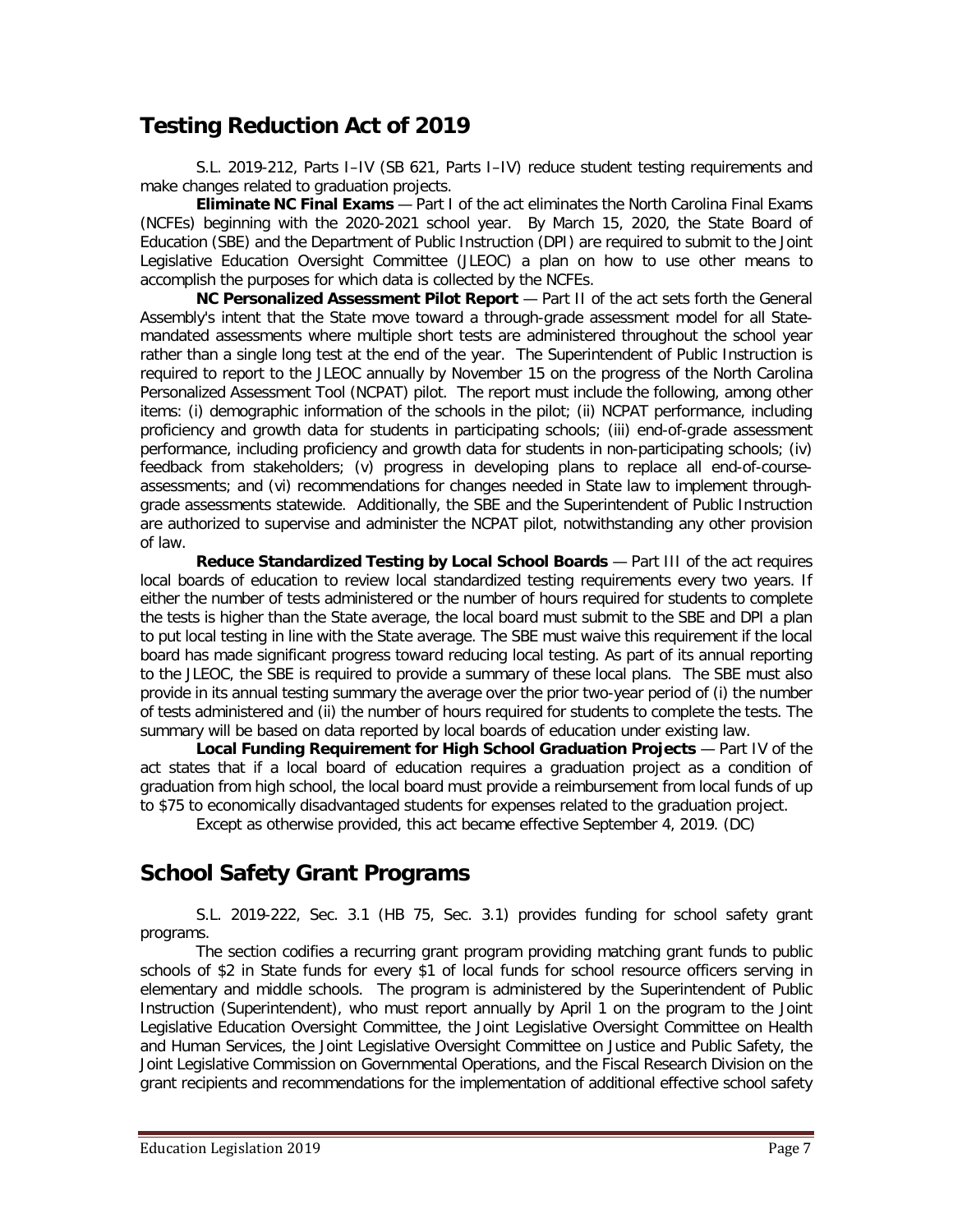measures. \$3 million recurring is provided for 2019-2020, and \$6 million recurring is provided for 2020-2021 for this grant program.

The section also provides nonrecurring funds for the School Safety Grant Program (Program) to improve safety in public school units by providing grants for services for students in crisis, school safety training, and safety equipment in schools. The Program is administered by the Superintendent, who must develop criteria and guidelines for the administration and use of the grants by November 1, 2019.

- $\triangleright$  Students in Crisis Grants In consultation with the Department of Health and Human Services (DHHS), up to \$4.5 million in nonrecurring funds must be used for grants to contract with community partners to provide the following crisis services:
	- Crisis respite services for parents or guardians of an individual student to prevent more intensive or costly levels of care.
	- Training and expanded services for therapeutic foster care families and licensed child placement agencies that provide services to students who need support to manage their health, welfare, and safety and have cognitive or behavioral problems, developmental delays, or aggressive behavior.
	- Evidence-based therapy services aligned with targeted training for students and their parents or guardians.
	- Any other crisis service, including peer-to-peer mentoring, that is likely to increase school safety (limited to no more than 10% of these funds).
- $\triangleright$  Training to Increase School Safety Grants In consultation with DHHS, up to \$4.5 million in nonrecurring funds must be used for grants to contract with community partners to address school safety by providing training to help students develop healthy responses to trauma and stress. The training must be targeted and evidencebased and must include any of the following:
	- Counseling on Access to Lethal Means training for school mental health support personnel, local first responders, and teachers on the topics of suicide prevention and reducing access by students to lethal means.
	- Training for school mental health support personnel on comprehensive and evidence-based clinical treatments for students and their parents or guardians.
	- Training for students and school employees on community resilience models to improve understanding and responses to trauma and significant stress.
	- Training for school mental health support personnel on Modular Approach to Therapy for Children with Anxiety, Depression, Trauma, or Conduct problems.
	- Any other training, including training on the facilitation of peer-to-peer mentoring, that is likely to increase school safety (limited to no more than 10% of these funds).
- $\triangleright$  Safety Equipment Grants In consultation with DHHS, up to \$6.1 million in nonrecurring funds must be used for grants for the purchase of safety equipment for school buildings, including charter schools, and training associated with the use of that safety equipment.
- $\triangleright$  Reports By April 1, 2020, the Superintendent must report on the Program to the Joint Legislative Education Oversight Committee, the Joint Legislative Oversight Committee on Health and Human Services, the Joint Legislative Oversight Committee on Justice and Public Safety, the Joint Legislative Commission on Governmental Operations, and the Fiscal Research Division. The report must include the identity of each entity that received a grant, the amount of funding provided, the use of funds, and recommendations for the implementation of additional effective school safety measures.

This section of the act became effective July 1, 2019. (KM)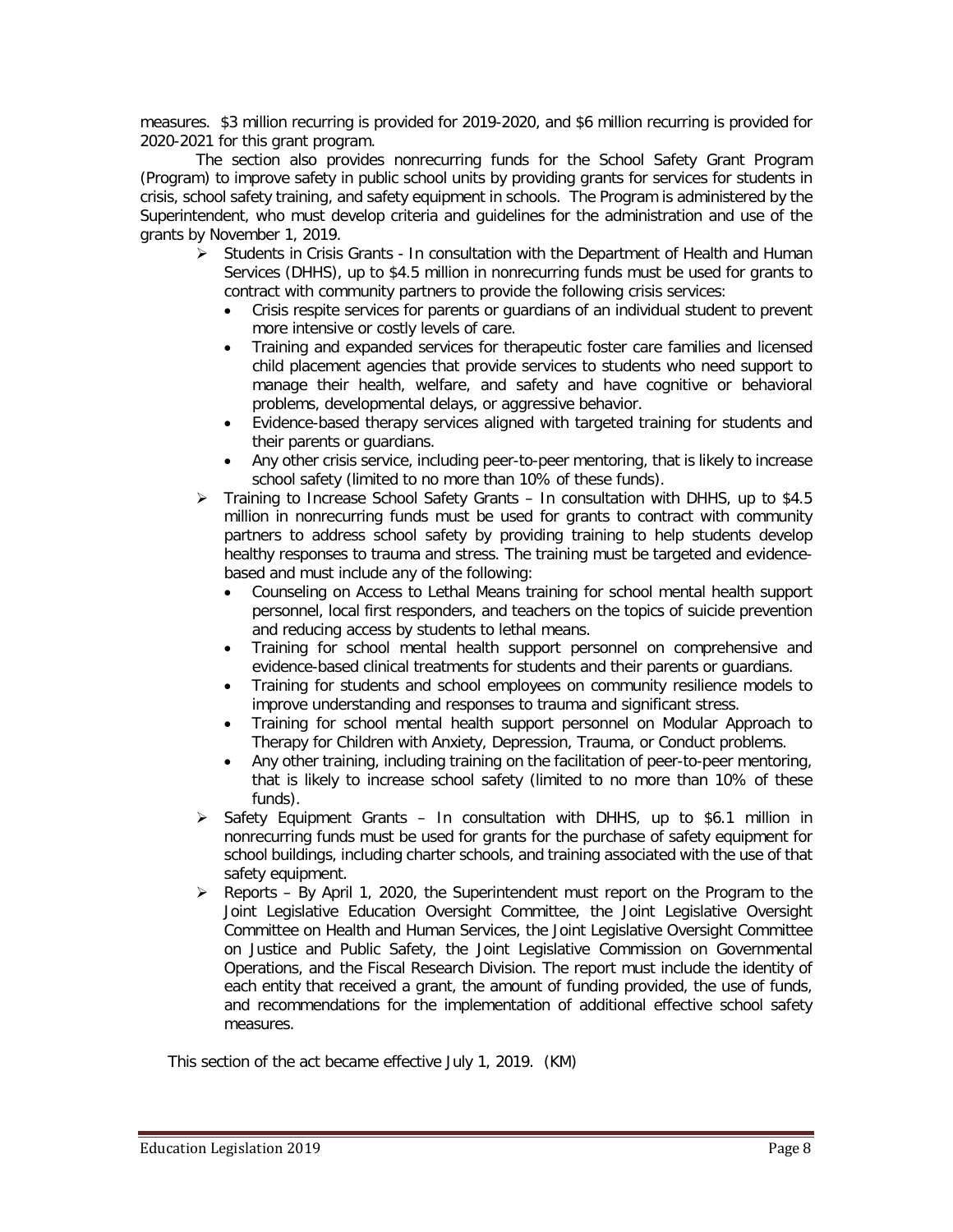### **School Mental Health Support Personnel Reports and Funds**

S.L. 2019-222, Sec. 5.1 (HB 75, Sec. 5.1) requires annual local and statewide reports on differences in the number of school mental health support personnel in the State from year to year. Additionally, this section appropriates \$20 million for the 2019-2020 fiscal year and \$23 million for the 2020-2021 fiscal year to the Instructional Support Allotment, with the intent that these additional funds be used for additional school mental health support personnel.

This section of the act became effective July 1, 2019. (BG)

#### **Principal Recruitment Supplement**

S.L. 2019-247, Sec. 2.5 (HB 377, Sec. 2.5) directs the Department of Public Instruction (DPI) to establish the Principal Recruitment Supplement Program (Program) in order to provide time-limited salary supplements to qualifying principals of qualifying schools. A qualifying principal who accepts a position as a principal at a qualifying school will receive an annual salary supplement of \$30,000 as long as the principal stays with that school up to a maximum period of 36 months subject to the following requirements:

- $\triangleright$  A qualifying principal is not to be excluded in future years from contracting with the same eligible employer or a different eligible employer for another salary supplement.
- $\triangleright$  A qualifying principal who works at a qualifying school will continue to receive the salary supplement for up to 36 months even if one or more of the following occur:
	- The principal no longer meets the definition of a qualifying principal.
	- The school is no longer an eligible school that meets the definition of a qualifying school.
- $\triangleright$  The salary supplements are not considered compensation under the Teachers' and State Employees' Retirement System.

To the extent that funds are available for the Program, DPI must notify eligible employers with one or more eligible schools that they may be selected to participate in the Program and the eligible employers must notify DPI that they wish to be in the Program. DPI must then notify the eligible employer with a qualifying school that the school can be in the Program, up to a statewide total of 40 schools. DPI must prioritize eligible schools with the lowest overall school performance scores. Eligible employers will then execute contracts with qualifying principals and notify DPI of the principals, schools, and the length of time the qualifying principal will receive the salary supplement. The principals must begin employment no later than August 1, 2020.

The salary supplements under this Program are to supplement and not supplant State and non-State funds already provided for principal compensation. By March 15, 2021, and every year thereafter in which funds are expended under the Program, DPI must report to the Joint Legislative Education Oversight Committee and the Fiscal Research Division of the General Assembly on the Program. The report must include:

- $\triangleright$  The impact of the Program on school performance, including the performance of schools receiving a principal in the Program and schools that lost a principal due to the Program.
- $\triangleright$  The number of principals participating in the Program.
- $\triangleright$  The identity of the schools participating in the Program.
- $\triangleright$  The length and rate of retention of principals within the Program and at specific schools within the Program.

This section of the act became effective July 1, 2019. (DC)

#### **Innovative School District**

S.L. 2019-248, Sec. 1 (SB 522, Sec. 1) makes changes related to the selection of schools for the Innovative School District (ISD). The section changes the definition of a qualifying school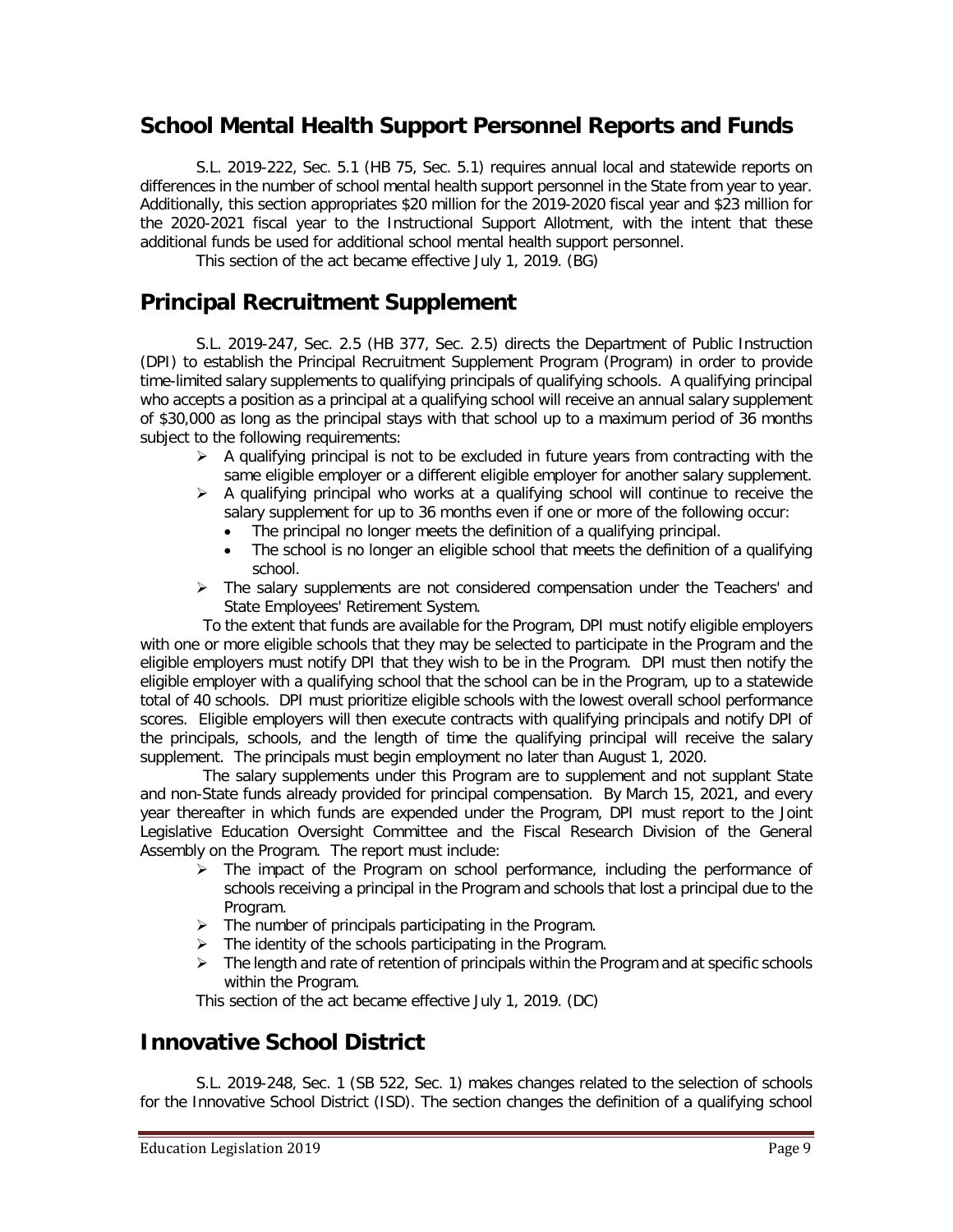to be a school governed by a local board of education (LBE) with a school performance score that is in the lowest performing 5% of school performance scores of all schools receiving Title I funds. However, this does not include alternative schools, cooperative innovative high schools, schools in their first or second year of operation, or newcomers schools for students who are recently-arrived English language learners.

The section requires, for each year from 2021-2022 through 2022-2023, that the State Board of Education (SBE) transfer to the ISD the lowest scoring qualifying school in the State, based on the school performance score.

The section requires the SBE, beginning with selection of schools for the 2023-2024 school year, to place qualifying schools on three progressive lists (qualifying, watch, and warning) before being transferred into the ISD.

The section also does the following:

- $\triangleright$  Makes additional changes to the ISD statutes.
- $\triangleright$  Requires additional reporting by local boards of education to county commissioners on the academic performance of certain schools.
- $\triangleright$  Requires additional study on changes to the ISD and statutes related to low-performing schools.

This section of the act became effective November 11, 2019, and applies beginning with schools identified as qualifying schools for the 2019-2020 school year, based on the data from the 2018-2019 school year. (BG)

## **Advanced Teaching Roles Changes**

S.L. 2019-248, Sec. 2 (SB 522, Sec. 2) eliminates the cap on local boards of education that can participate in the Advanced Teaching Roles Pilot Program and exempts participating schools from class size requirements.

This section of the act became effective November 11, 2019. (BG)

# **Higher Education**

#### **myFutureNC/Postsecondary Attainment Goal**

S.L. 2019-55 (HB 664) establishes the postsecondary educational attainment goal for the State that, by the year 2030, 2,000,000 residents between the ages of 25 and 44 will have completed a high quality credential or postsecondary degree, and requires annual reporting by the myFutureNC Commission to the General Assembly and the Joint Legislative Education Oversight Committee on progress towards the goal.

This act became effective June 26, 2019. (KM)

### **TP3/Principal Fellows Consolidation**

S.L. 2019-60 (SB 227) maintains the existing administration of the Transforming Principal Preparation Grant Program (TP3) for current grant recipients until 2021, expands the Principal Fellows Commission to include TP3, and repeals the Principal Fellows Program in 2021.

**Maintaining Existing Administration of TP3 for Grant Recipients Until 2021** – The current administration of TP3 will continue until 2021 for current grant recipients. The transfer of TP3 to the Principal Fellows Commission that was set to take place on July 1, 2019, is repealed. The nonprofit contracted to administer TP3 can continue to enter into and execute new contracts, but is prohibited from awarding new grants or renewing existing grants. Existing TP3 grantees are required to facilitate the execution of promissory notes between the State Education Assistance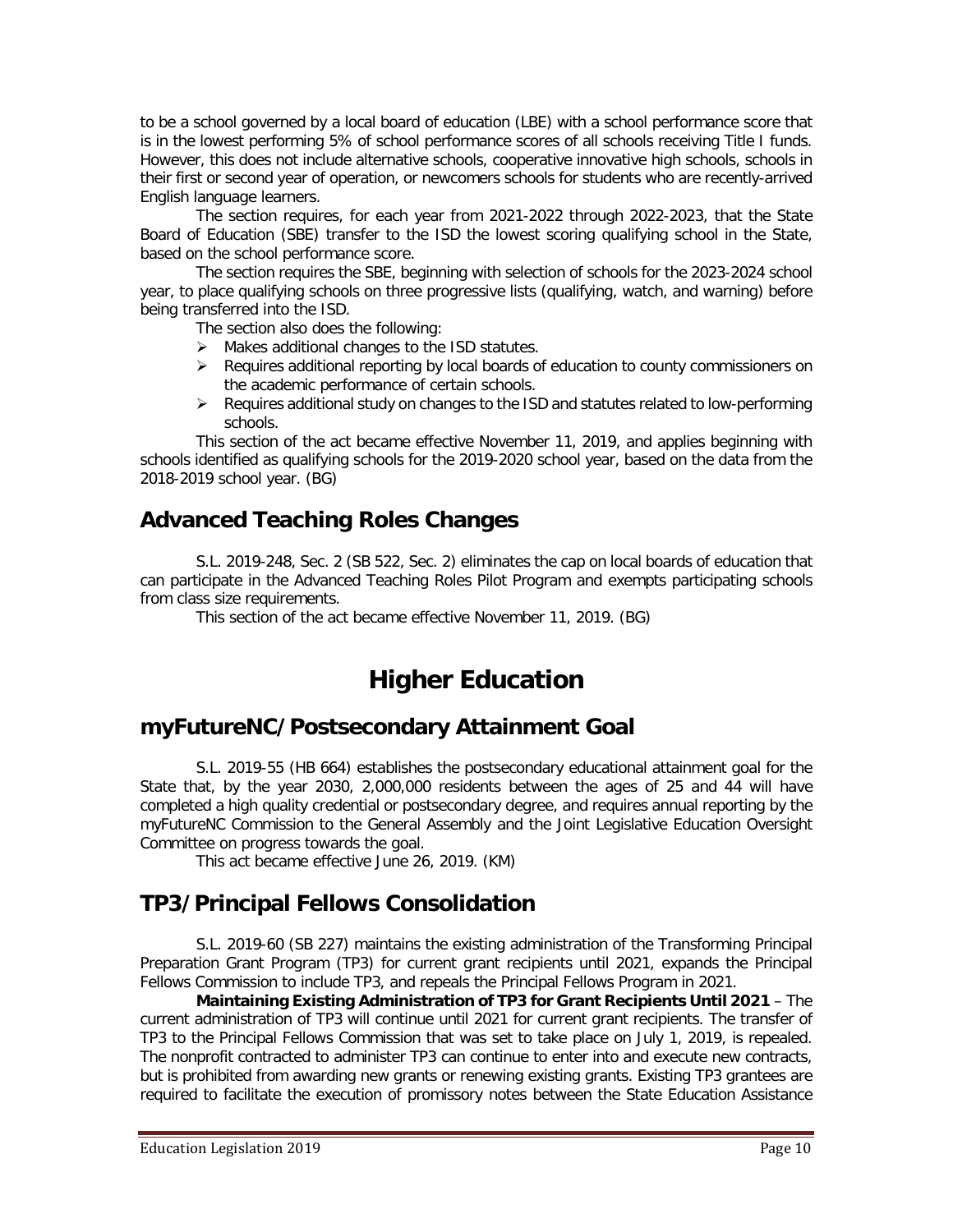Authority (SEAA) and the program participants for forgivable scholarship loans. The forgivable scholarship loans offered to TP3 participants can be up to \$40,000. The loans can be forgiven through service as a school administrator in North Carolina. For every year of service at a highneed school, the school administrator would have 50% of the total loan amount forgiven. For every year of service at a North Carolina public school that is not a high-need school, the school administrator would have 25% of the total loan amount forgiven. The date of repeal of the existing TP3 is July 1, 2021.

**Expanding the Principal Fellows Commission to Include TP3** – A new North Carolina Principal Fellows and TP3 Commission (Commission) is created by expanding the current Principal Fellows Commission to 15 members. The Commission is responsible for appointing the director of the Principal Fellows Program and for developing and enforcing requirements related to the disbursement of the forgivable scholarship loans. Existing TP3 grantees are authorized to apply to the Commission for grant renewal. Any existing TP3 grantees with grants extending beyond July 1, 2021, are subject to the provisions of Article 5C of Chapter 116 as they existed before this act for the remainder of the grant. Eligibility for forgivable scholarship loans applies beginning with program participants starting on or after June 1, 2020.

**Repealing the Principal Fellows Program in 2021** – The Principal Fellows Program is repealed effective July 1, 2021. The Commission is authorized to make its final scholarship loan awards for the Principal Fellows Program for the 2021 spring academic semester. The SEAA is required to administer any outstanding scholarship loans previously awarded by the Principal Fellows Program.

The repeal of the July 1, 2019, transfer of TP3 to the Principal Fellows Commission became effective June 30, 2019. The existing TP3 will be repealed July 1, 2021. The elimination of the Principal Fellows Program will be effective July 1, 2021. The remainder of the act became effective June 27, 2019. (SY)

## **Various Higher Education Changes**

S.L. 2019-139, Parts I-III (HB 668, Parts I-III) make various changes to higher education laws.

**The North Carolina Community College System** — Part I of the act allows the State Board of Community Colleges and local boards of trustees to determine and use adequate insurance coverage in place of bonds for employees handling institutional funds and property.

**The University of North Carolina System** — Part II of the act changes the name of the Center for Public Television to the Center for Public Media, and broadens its mission to include noncommercial educational media programming. This Part also gives the Board of Governors of The University of North Carolina the authority to establish policies to purchase or finance the purchase of computers, computer hardware, computer software, and emergency management equipment such as power generators through lease purchase or installment purchase contracts. Those contracts would be subject to State appropriations and would not pledge the taxing power of the State. No deficiency judgment could be rendered against the Board of Governors or the State for breach of a contractual obligation pursuant to those contracts.

**Residency Status for Tuition Purposes** — Part III of the act allows evidence of North Carolina high school graduation for students to reinforce or rebut the presumption that the student's residence is the parent's residence for establishing residency for in-State tuition purposes for North Carolina community colleges and universities.

These parts of the act became effective July 19, 2019. (DC)

### **Various Education Law Changes**

S.L. 2019-165, Parts I-III (SB 343, Parts I-III) make various changes to education laws. **Repeal Certain Education Reports** — Part I of the act repeals the following reports: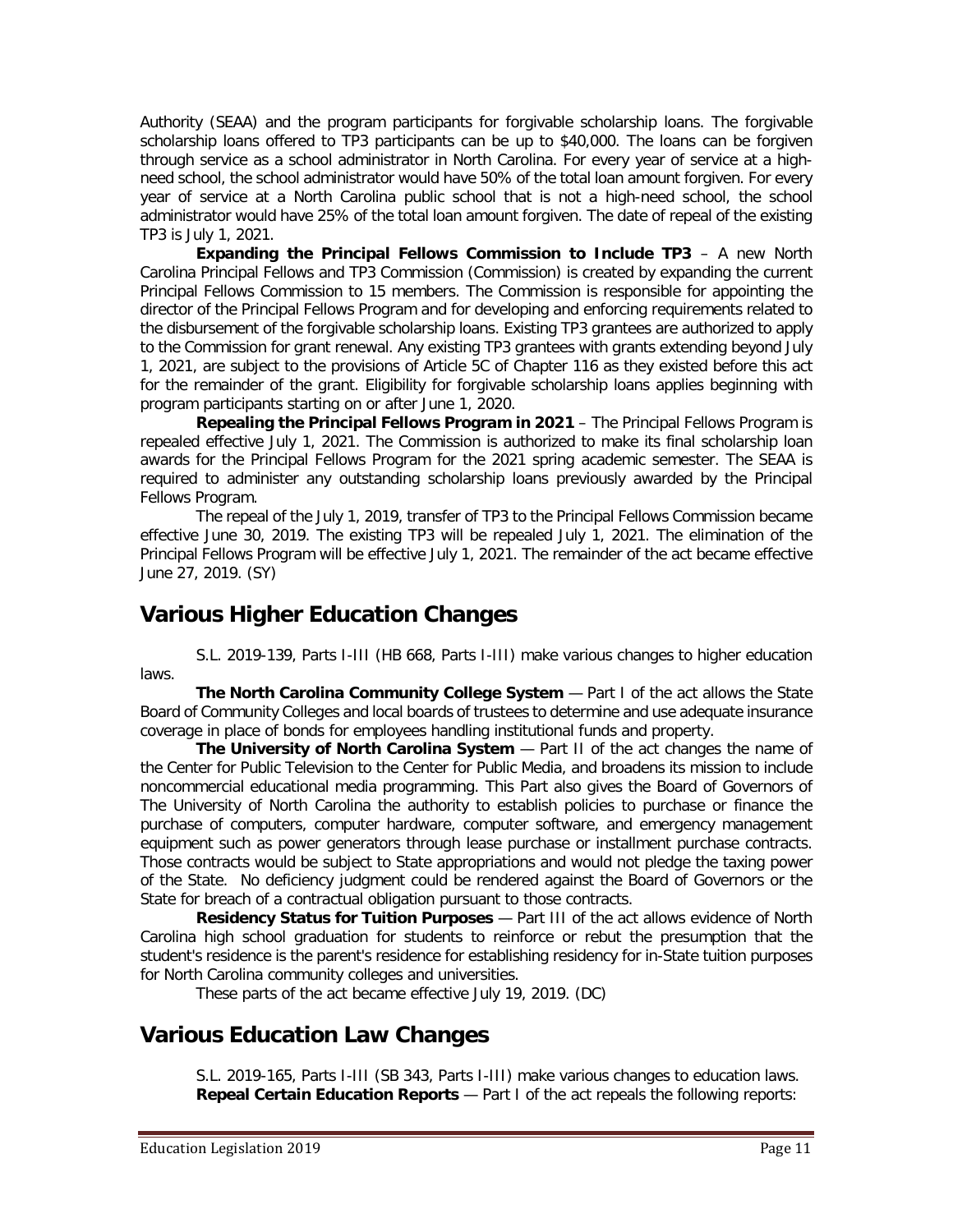- $\triangleright$  An annual report from the Education Cabinet on STEM education activities.
- An annual report from the Education Cabinet on the School Connectivity Initiative.
- $\triangleright$  An annual report from the Education Cabinet on the First in America Innovative Education Initiatives Act of 2004.
- $\triangleright$  A report from the State Board of Community Colleges (SBCC) on start-up funds for high-cost workforce courses because the funds were re-allocated per the SBCC and the Community College System Office's request in 2018.
- $\triangleright$  An annual report from the SBCC on all new programs it approves, the progress made on implementing regional programs, and program terminations.

Part I directs the SBCC to consider whether a regional approach can be used in developing new programs and to initiate regional programs, to the extent possible. The SBCC must collect data annually on new programs, program terminations, and any regionalization of programs, including the specific reasons each program was approved or terminated.

**Report Due Date Changes** — Part II of the act makes changes to the dates that various education reports are due:

- $\triangleright$  The due date for the annual report from the State Board of Education (SBE) on testing moves from November 1 to December 15.
- $\triangleright$  The due date for the annual report from the SBE on charter schools moves from January 15 to February 15.
- The Community College System Office, rather than the SBCC, must report on the Customized Training Program by September 1 of each year.
- $\triangleright$  The Community College System Office, rather than the SBCC, must report to the State Building Commission on certain capital projects by October 1 of each year.
- $\triangleright$  The quarterly report required from the Governmental Data Analytics Center on the Longitudinal Data System becomes an annual report and the due date is changed to July 1.

**Various Education Report Changes** — Part III of the act makes changes to the reporting requirements for certain education reports:

- $\triangleright$  Two reports on students with disabilities are combined into one report that is due annually on October 15.
- $\triangleright$  The SBE report on the number of students in career and technical education courses who earned community college credits and related industry certifications and credentials is combined with the SBE report on the impact of awarding college and career endorsements on high school diplomas on high school graduation, college acceptance and remediation, and post-high school employment rates.
- $\triangleright$  The annual report on the evaluation of cooperative innovative high schools is combined with the annual report on Career and College Promise, including the College Transfer pathway and the Career and Technical Education pathway.
- $\triangleright$  The Community College System Office, rather than the SBCC, must report on the number and types of tuition waivers granted.
- The Apprenticeship Council must submit its annual report on September 1 and no longer has to submit it to Joint Legislative Oversight Committee on Agriculture and Natural and Economic Resources or the chairs of the House and Senate Appropriations Committees on Agriculture and Natural and Economic Resources.
- $\triangleright$  Teach for America, Inc. (TFA) must report annually to the President Pro Tempore of the Senate and the Speaker of the House, the Senate Appropriations/Base Budget Committee, the House Appropriations Committee, the Senate Appropriations Committee on Education/Higher Education, the House Appropriations Committee on Education, the Joint Legislative Education Oversight Committee, and the Fiscal Research Division on various information about the program, including the percentage of candidates who are North Carolina residents and become principals in a North Carolina public school following the initial TFA two-year commitment period. Quarterly updates no longer have to be submitted.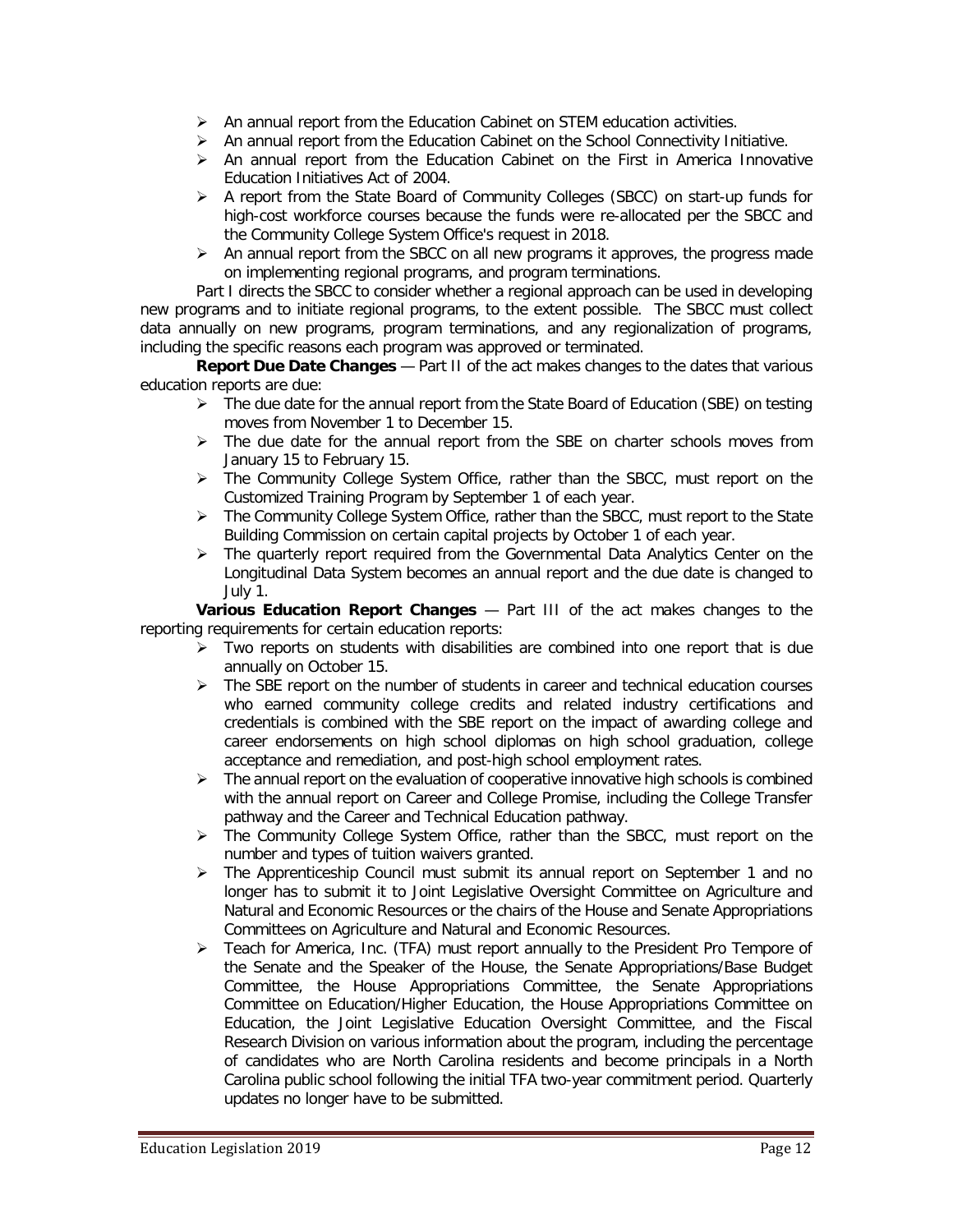Instead of the SBCC and the SBE, the Community College System Office and the Department of Public Instruction must now report to the Office of State Human Resources on the voluntary shared leave program.

These parts of the act became effective July 19, 2019. (DC)

## **Eligibility Criteria for Children of Wartime Veterans Scholarships**

S.L. 2019-201, Sec. 4 (SB 230, Sec. 4) expands the definition of "child" for the purposes of determining college scholarship eligibility for children of North Carolina war veterans to include stepchildren, adopted children, and certain illegitimate children, and requires the Department of Military and Veterans Affairs to report certain scholarship data to the Joint Legislative Oversight Committee on General Government by March 30, 2020.

This section of the act became effective August 23, 2019. (BG)

## **In-State Tuition for Certain Veterans and Other Individuals**

S.L. 2019-201, Sec. 5 (SB 230, Sec. 5) allows military veterans and other individuals to be charged the in-State tuition rate, regardless of the 12-month residency requirement, to the extent required by federal law.

This section of the act became effective August 23, 2019, and applies to qualifying veterans and other individuals who are enrolled or who enroll on or after August 23, 2019. (BG)

## **Veterans' Children/Short-Term Workforce Training.**

S.L. 2019-214, Sec. 1, (SB 600, Sec. 1) allows children of wartime veterans receiving a Class I-A, I-B, or IV children of wartime veterans scholarship to use those funds to cover the cost of short-term workforce training courses leading to industry credentials.

This act became effective September 4, 2019. Section 1 of the act applies to scholarships awarded beginning with the 2019-2020 school year. (KM)

### **Waive Tuition/Dependents of Fallen Correctional Officers**

S.L. 2019-235, Sec. 3.5 (SB 61, Sec. 3.5) waives tuition at public universities and community colleges for spouses and dependents of correctional officers killed or permanently disabled in the line of duty.

This section of the act became effective July 1, 2019, and applies beginning with the 2019- 2020 academic year. (KM)

### **Education Lottery Scholarship Modifications**

S.L. 2019-235, Sec. 4.1 (SB 61, Sec. 4.1) increases the threshold for students who are eligible for education lottery scholarships in North Carolina. Under this section, students are considered "needy North Carolina students" if their expected family contribution under federal methodology does not exceed \$6,000. Additionally, this section increases the limit on annual scholarship awards from \$4,000 to \$5,100, including any federal Pell Grant.

This section of the act became effective July 1, 2019, and applies beginning with the award of scholarships for the 2020-2021 academic year. (BG)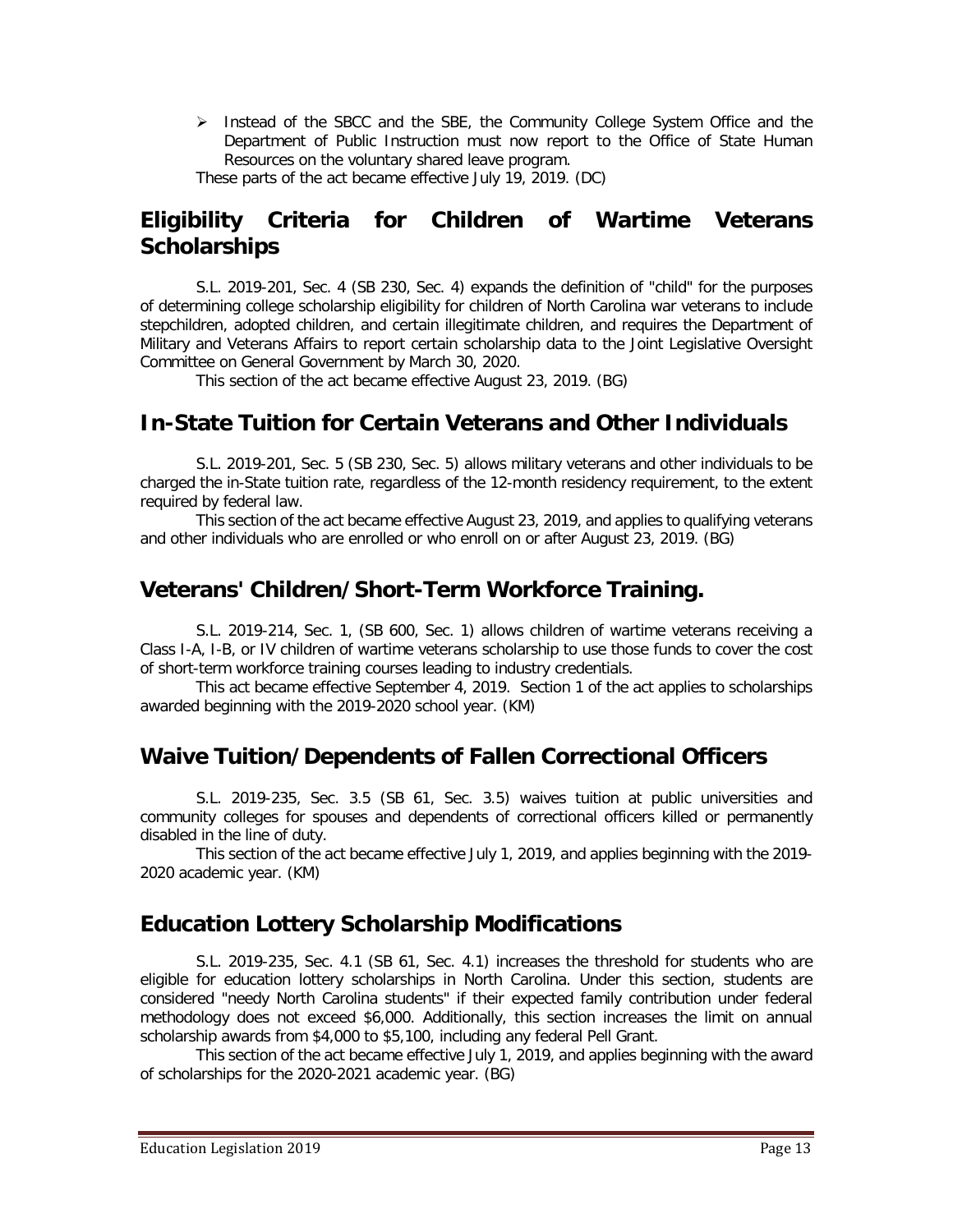# **Community Colleges**

### **Codify Reorganization Authority of Community Colleges System Office**

S.L. 2019-235, Sec. 3.1 (SB 61, Sec. 3.1) codifies the authority of the President of the North Carolina Community College System to reorganize the Community College System Office in accordance with recommendations and plans submitted to and approved by the State Board of Community Colleges, and requires reports on such reorganizations to be made by June 30 in years when reorganization occurs to the Joint Legislative Education Oversight Committee and Fiscal Research Division.

This section of the act became effective July 1, 2019. (KM)

#### **Community College Tuition Waiver/Campus Police of Private Institutions of Higher Education**

S.L. 2019-235, Sec. 3.2 (SB 61, Sec. 3.2) allows the State Board of Community Colleges to provide waivers of tuition and registration fees to the campus police agencies of private institutions of higher education that have been certified by the Attorney General to be campus police agencies in accordance with the law.

This section of the act became effective July 1, 2019, and applies beginning with the 2019- 2020 school year. (SY)

#### **NC Career Coaches/Local Matching Funds**

S.L. 2019-235, Sec. 3.3 (SB 61, Sec. 3.3) changes the matching funds requirement for the North Carolina Career Coach Program. Previously, local funds were matched on a dollar-for-dollar basis. This section requires the match amount to be determined based on the local development tier designation of the county in which the local school administrative unit (LEA) is located where the career coach is assigned on the date of the award of funds by the State Board of Community Colleges according to the following:

- $\triangleright$  If the LEA is located in a tier one county, then no local match is required.
- $\triangleright$  If the LEA is located in a tier two county, then one dollar of local funds for every two dollars of State funds is required.
- $\triangleright$  If the LEA is located in a tier three county, then one dollar of local funds for every one dollar of State funds is required.

This section of the act became effective July 1, 2019. (BG)

### **Community Colleges Earn FTE for Instruction in Local Jails**

S.L. 2019-235, Sec. 3.4 (SB 61, Sec. 3.4) allows community colleges to earn regular budget full-time equivalents for instruction offered in local jails beginning with the 2019-2020 academic year.

This section of the act became effective July 1, 2019. (DC)

### **Community College System Transition**

S.L. 2019-235, Sec. 3.8 (SB 61, Sec. 3.8) requires the Community College System Office to enter into a memorandum of understanding with the Department of Information Technology to coordinate information technology systems and policies. This section repeals a report due by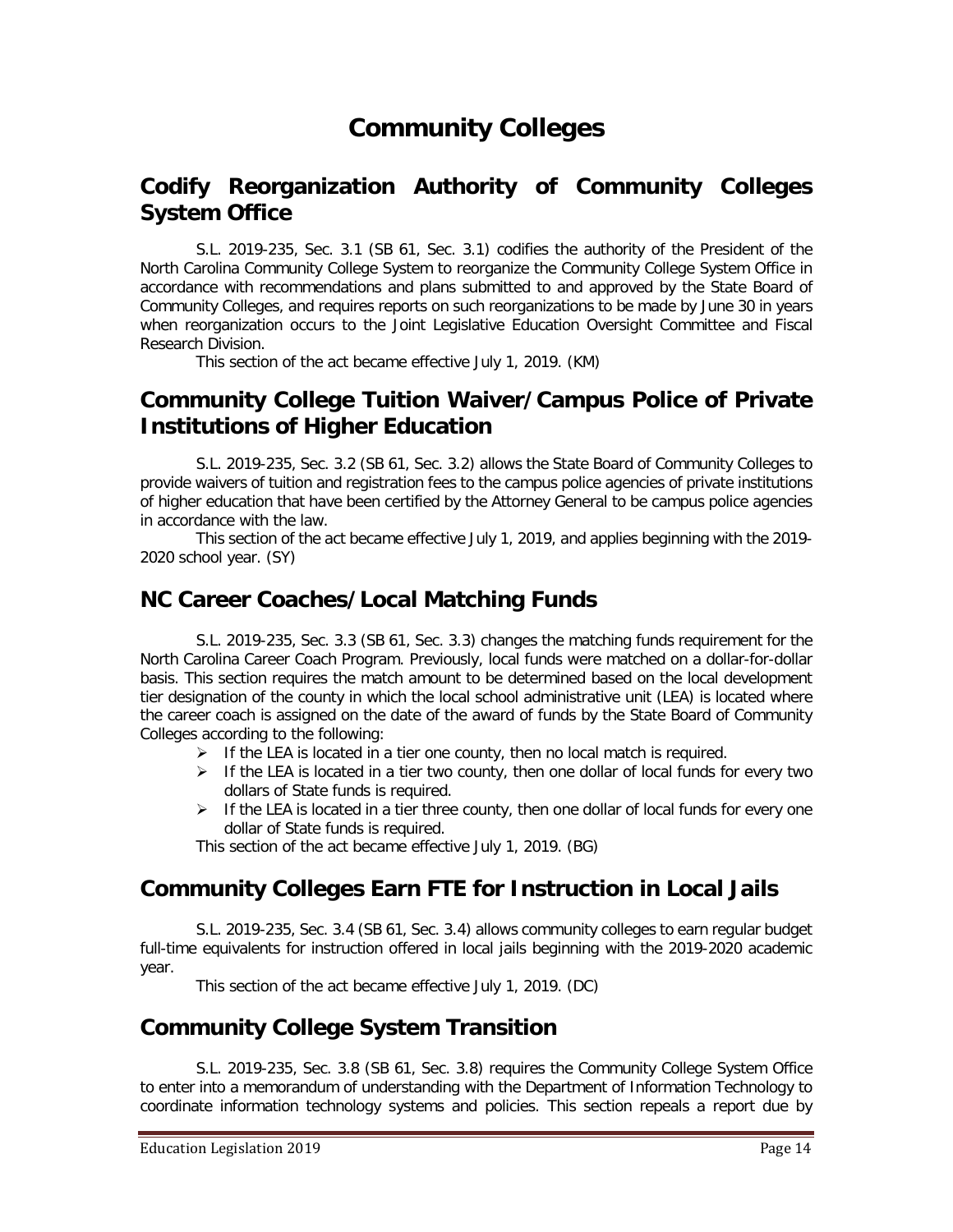October 1, 2019, and instead requires a report on the memorandum of understanding by February 1, 2020, from the Community College System Office and State Chief Information Officer to the Joint Legislative Oversight Committee on Information Technology and the Fiscal Research Division. This section of the act became effective July 1, 2019. (SY)

# **Universities**

## **Repeal Tuition Surcharge**

S.L. 2019-68 (SB 225) repeals the 50% tuition surcharge imposed on students who take more than 140 degree credit hours to complete a baccalaureate degree in a four-year program or more than 110% of the credit hours to complete a baccalaureate degree in a five-year program.

Additionally, it clarifies that the fixed tuition period can be tolled if the student can demonstrate that any of the following have substantially disrupted or interrupted the student's pursuit of a degree: (i) a military service obligation; (ii) serious medical debilitation; (iii) a shortterm or long-term disability; and (iv) other extraordinary hardship.

This act became effective July 1, 2019, and applies beginning with the 2019-2020 academic year. (BG)

# **Studies**

# **Referrals to Departments, Agencies, Etc.**

### **15-Point Scale for School Performance Grades**

S.L. 2019-154 (HB 362) codifies the 15-point scale for assignment of A-F school performance grades. Additionally, it requires the State Board of Education (SBE), in consultation with the Superintendent of Public Instruction, to study (i) the weighting of the school achievement score and the school growth score in calculation of the overall school performance score to best reflect performance and progress for each school and (ii) the reporting methods used to meaningfully differentiate schools on the North Carolina annual school report cards. The SBE must report on recommendations to the Joint Legislative Education Oversight Committee by February 15, 2020.

The act also revives interim rules for the SBE until August 9, 2019, requires the SBE to adopt those rules as emergency rules by that date, and requires adoption of the emergency rules as permanent rules by May 30, 2020.

This act became effective July 22, 2019, and the codified 15-point grading scale applies beginning with the 2019-2020 school year. (BG)

## **Testing Reduction Act of 2019**

S.L. 2019-212, Parts V-VI (SB 621, Parts V-VI) make changes related to education laws in the State.

**Third Grade Reading Assessments Aligned with Read to Achieve — Part V of the** act requires DPI to study the third grade end-of-grade reading assessment to check for alignment with the Read to Achieve alternative assessment. Based on its examination, DPI is required to modify the third grade reading assessment and report on those modifications by March 15, 2020, to the JLEOC.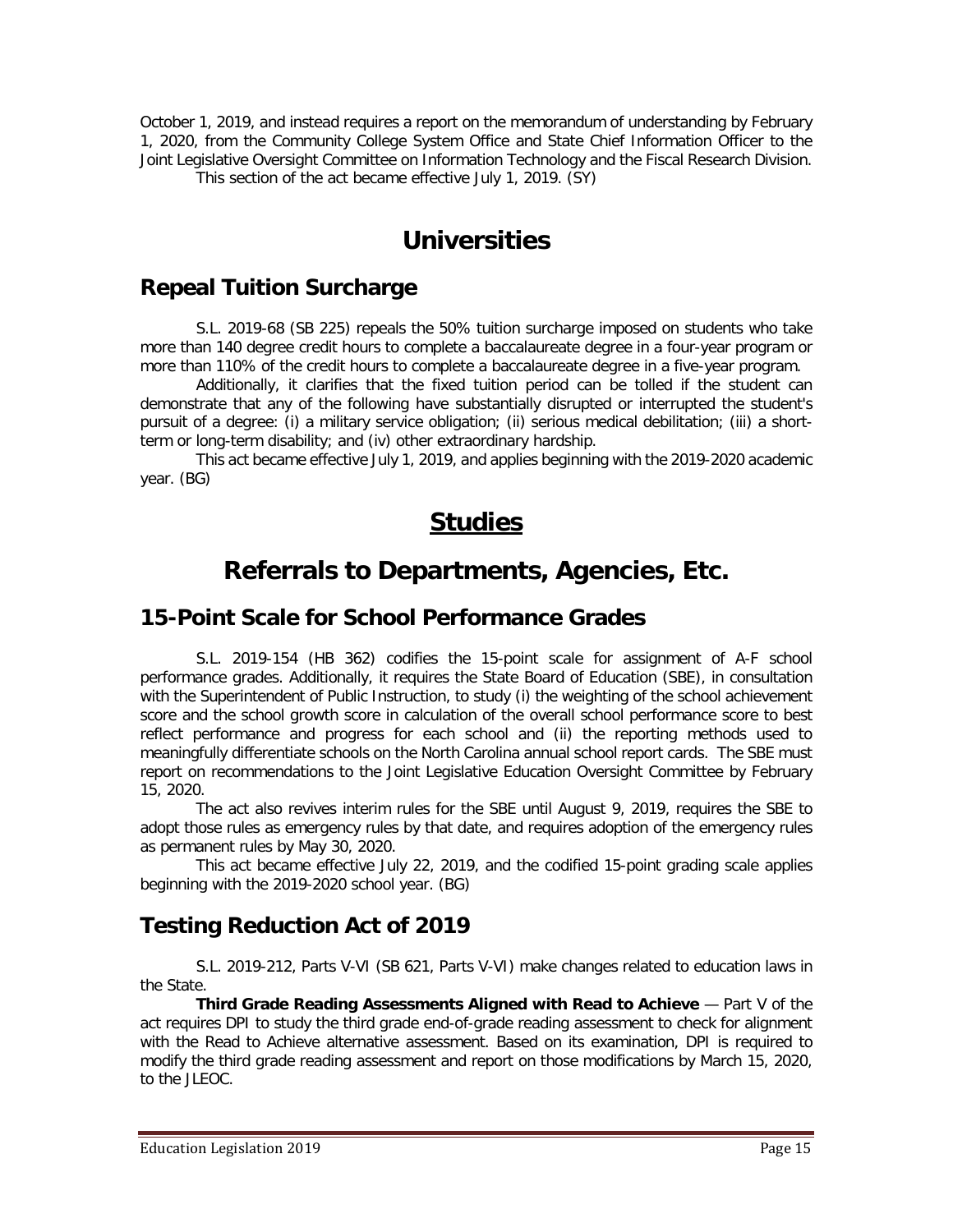**Competency-Based Assessments and Teaching Model** — Part VI of the act directs the SBE to determine and analyze how to transition to a competency-based assessment and teaching model for all elementary and secondary school students in the State. The SBE must recommend transition steps that accomplish the following competency-based objectives:

- $\triangleright$  Students advance upon mastery.
- $\triangleright$  Competencies are broken down into explicit and measurable learning objectives.
- $\triangleright$  Assessments are meaningful and accomplish the goals of the statewide testing program for measuring student achievement and student growth and also comply with federal funding conditions.
- $\triangleright$  Students receive differentiated support based on their learning needs.
- $\triangleright$  Learning outcomes emphasize competencies that include the application and creation of knowledge.

The SBE must also examine (i) competency-based assessments in other states; (ii) the relationship between competency-based assessments and innovative teaching methods used in North Carolina schools; and (iii) any other considerations that the SBE deems relevant to transitioning to a competency-based assessment and teaching model. The SBE must report to the JLEOC by May 15, 2020, on its analysis and recommended transition steps.

Except as otherwise provided, this act became effective September 4, 2019. (DC)

## **Census of School Resource Officers**

S.L. 2019-222, Sec. 2.1 (HB 75, Sec. 2.1) directs the Center for Safer Schools (Center) to conduct an annual census of school resource officers located in each public school unit. The Center must submit this information to the Joint Legislative Education Oversight Committee by March 1 of each year. The report must include the following information:

- $\triangleright$  The total number of school resource officers in the State and in each public school unit.
- Data regarding school resource officers' education levels, years as sworn law enforcement officers, and years as school resource officers.
- $\triangleright$  Training required of school resource officers and training actually completed by school resource officers, including training specific to the position of school resource officer and other advanced or additional training.
- > The funding source for all school resource officers.
- > The location of school resource officers, differentiated by grade levels and type of public school unit.
- The percentage of school resource officers assigned to more than one school.
- $\triangleright$  The law enforcement affiliation of school resource officers.

This section of the act became effective July 1, 2019. (DC)

### **School Mental Health Crisis Response Program**

S.L. 2019-222, Sec. 4.1 (HB 75, Sec. 4.1) directs the Department of Public Instruction (DPI) and the Center for Safer Schools, in consultation with the Department of Health and Human Services and the Department of Public Safety, Division of Emergency Management, to develop a recommended program to facilitate the transfer of school mental health support personnel between school districts during or after a crisis. No later than March 15, 2020, DPI is required to submit a report on the recommended program to the Joint Legislative Education Oversight Committee and the Joint Legislative Oversight Committee on Health and Human Services that includes, at a minimum, all of the following: (i) a suggested protocol for receiving and relaying requests for additional school mental health support personnel, (ii) anticipated costs associated with temporary transfers of personnel, (iii) information about any similar programs in other states, and (iv) any